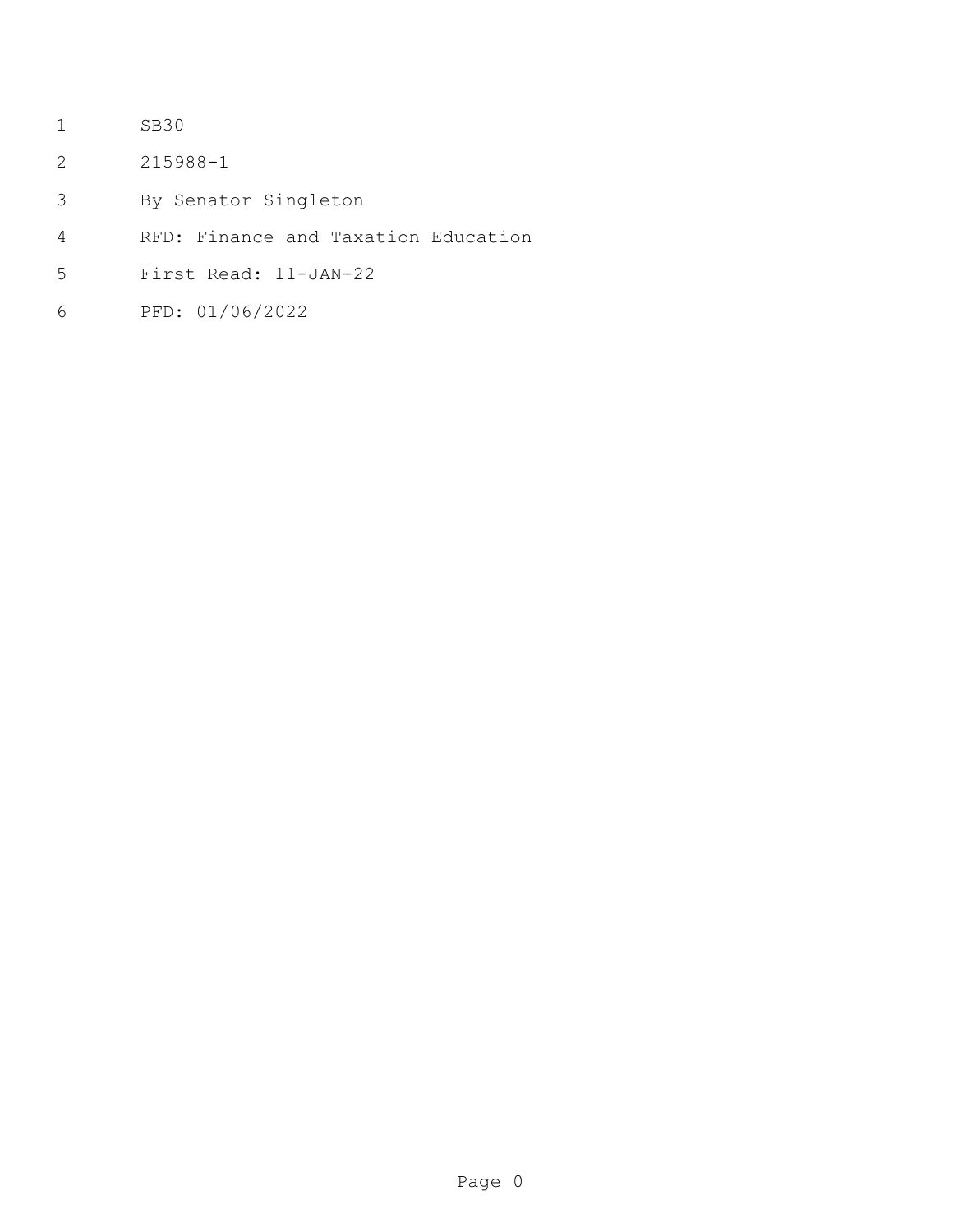| $\mathbf 1$    | 215988-1:n:12/17/2021:KMS/cmg LSA2021-2643                     |
|----------------|----------------------------------------------------------------|
| $\mathbf{2}$   |                                                                |
| 3              |                                                                |
| 4              |                                                                |
| 5              |                                                                |
| 6              |                                                                |
| 7              |                                                                |
| $8\,$          | Under existing law, there is no provision<br>SYNOPSIS:         |
| $\overline{9}$ | for retirees and beneficiaries receiving monthly               |
| 10             | benefits from the Teachers' Retirement System to               |
| 11             | receive a funded longevity bonus in addition to                |
| 12             | their retirement allowances.                                   |
| 13             | This bill would provide a longevity bonus                      |
| 14             | payment to certain retirees and beneficiaries under            |
| 15             | the Teachers' Retirement System.                               |
| 16             |                                                                |
| 17             | A BILL                                                         |
| 18             | TO BE ENTITLED                                                 |
| 19             | AN ACT                                                         |
| 20             |                                                                |
| 21             | To provide for a funded one-time longevity bonus               |
| 22             | payment in addition to the retirement benefits of certain      |
| 23             | retirees and beneficiaries of the Teachers' Retirement System. |
| 24             | BE IT ENACTED BY THE LEGISLATURE OF ALABAMA:                   |
| 25             | Section 1. (a) There is provided for fiscal year               |
| 26             | 2021-2022 a funded one-time lump-sum payment, hereinafter      |
| 27             | referred to as longevity bonus, to each individual whose       |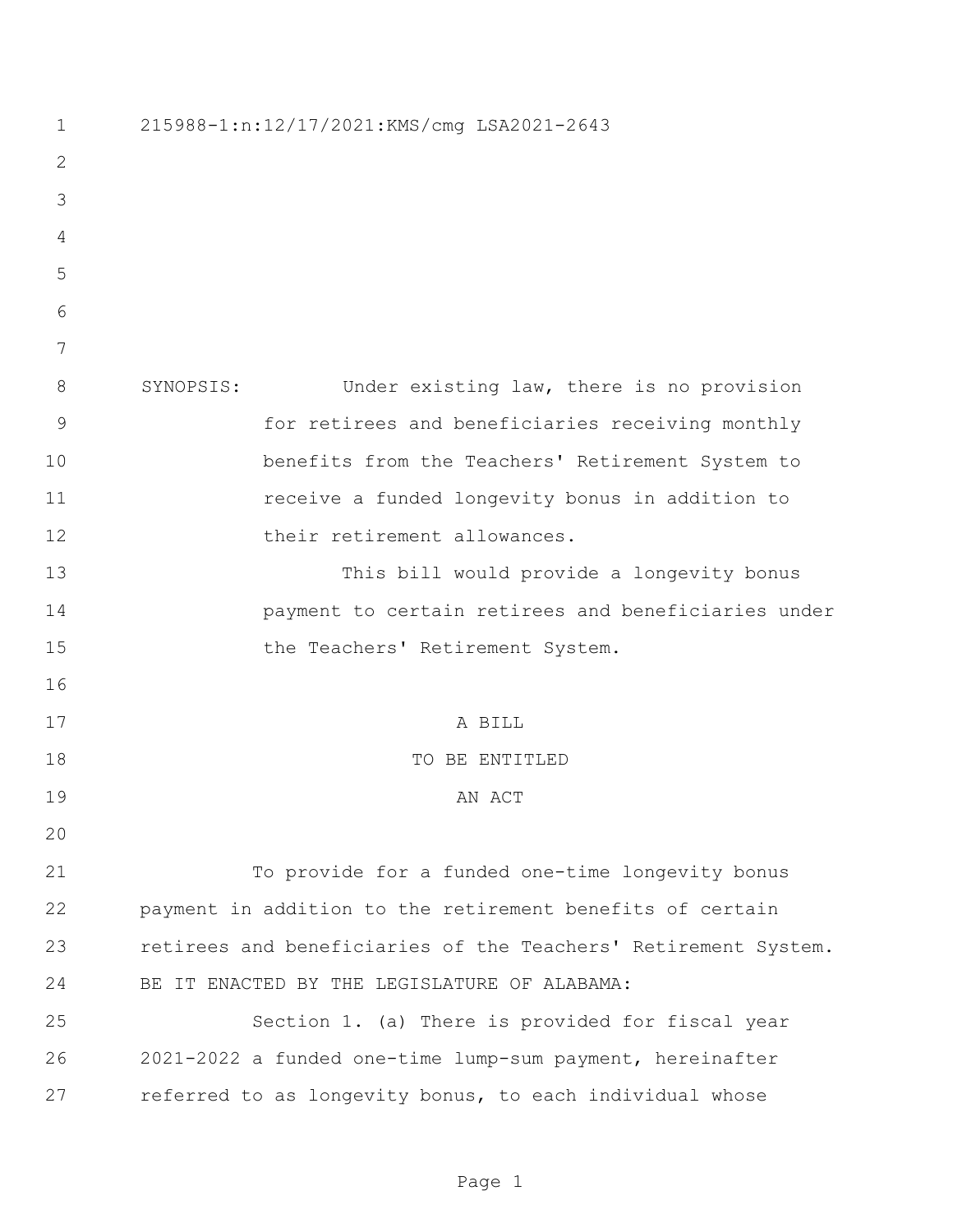effective date of retirement for purposes of receiving benefits from the Teachers' Retirement System is prior to March 1, 2022, and who is receiving, or is entitled to receive, a monthly allowance from the Teachers' Retirement System on March 30, 2022.

 (b) The formula for calculating the longevity bonus payment shall be two dollars (\$2) per month for each year of service attained by the retiree or three hundred dollars (\$300), whichever is greater.

 (c) Beneficiaries of deceased members or deceased 11 retirees, if the beneficiary is receiving or is entitled to receive a monthly allowance from the Teachers' Retirement System on March 30, 2022, shall receive a bonus payment of 14 three hundred dollars (\$300).

 (d) For purposes of this section, service includes the service under Section 16-25-1 and Article 9, commencing with Section 16-25-150, Chapter 25, Title 16, Code of Alabama 1975.

 (e) Any individual who received benefits under the Medicaid program, and whose eligibility for Medicaid benefits would be impaired by the bonus payment provided by this section, shall not be entitled to receive the aforementioned increase. Any individual who subsequently applies for benefits under the Medicaid program, and that individual's eligibility to receive benefits is impaired by the longevity bonus provided by this section, shall not be entitled to receive the